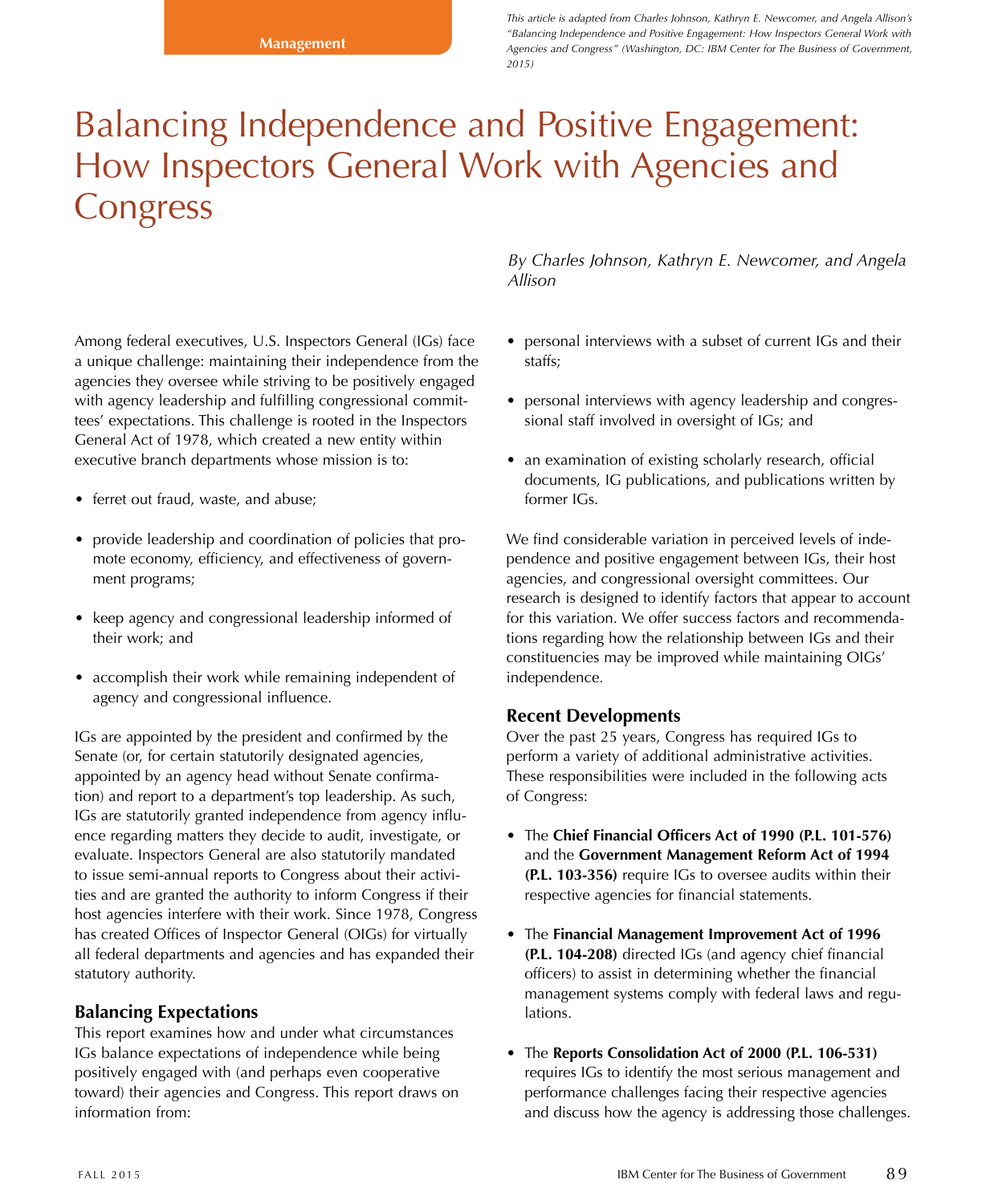## *Charles A. Johnson is a Professor of Political Science at Texas A&M University.*

*Kathryn Newcomer is a Professor and Director of the Trachtenberg School of Public Policy and Public Administration at the George Washington University.*

*Angela Allison is a doctoral student at Texas A&M University's Department of Political Science.*

- The **Federal Information Security Management Act of 2002 (P.L. 107-347)** requires IGs to perform independent annual evaluations of their respective agencies' IT security.
- The **Whistleblower Protection Act of 2012 (PL 112-199, sec. 117)** instructs IGs to "designate a Whistleblower Protection Ombudsman" to inform agency employees about their rights as whistleblowers and protections against retaliation for acting in this capacity.

Operationally, IGs have recognized that their work also involves some measure of positive engagement, coordination, or cooperation with officials in their host agencies. Expectations of independence and positive engagement can produce crosscutting pressures for OIGs when independence might be compromised. Highly critical OIG reports often make the front page in national news media and, when IG findings become the subject of congressional hearings, they can place agency leadership on the defensive.

Understandably, relations between an OIG and the agency's leadership might be adversely affected by such reports and their public airing. IGs have been publicly criticized and sometimes forced to resign when their relationships with their agencies appear to have compromised their independence. This perceived lack of independence, in particular, can adversely affect an IG's relationship with Congress, because the IG is expected to make regular reports to Congress that are not filtered by agency leadership and staff. Issues of independence have also led to tensions over OIGs' access to information within their host agencies.

# **IGs and Agency Leadership: Balancing Independence and Positive Engagement**

Our interviews with all respondents began with questions about perceptions, views, and experiences regarding OIG independence and positive engagement with their respective agencies and with Congress. In this section, we explore the following issues regarding OIGs and their host agencies:

**OIG Independence and the Agency.** We asked whether conversations were conducted about the independence of the OIG when the current IG was appointed, or when there was a change in agency/congressional leadership and the IG remained in place.

**Relations with the Agency Leadership Team.** We probed whether the IG was viewed as a member of the agency's leadership team or in what sense the IG reported to Congress.

**Resolving Conflicts with the Agency.** We explored how conflicts were addressed.

**Initiatives or Practices to Encourage Independence and**  Positive Engagement. We inquired about what policies, practices, or initiatives were in place to encourage independence and positive engagement between the OIG and the agency.

# **OIG Initiatives**

Initiatives discussed by the IG or OIG staff included:

- communicating with the agency regarding what the IG was doing or about to do,
- encouraging agency leadership to provide feedback or suggestions to the OIG,
- making contact with an agency's day-to-day operational staff and external agency stakeholders, and
- making structural changes in the OIG to accommodate agency functions.

# **IGs and Congress: Balancing Independence and Positive Engagement**

Congressional staff interviewed for this report suggested that the relationship between IGs and Congress differs in many respects from that between IGs and their host agencies. Unlike the reporting relationship between IGs and agency leadership, the IG-Congress relationship involves multiple members of Congress, congressional staff members, and committees in both houses of Congress. OIGs interact with three types of committees in each house: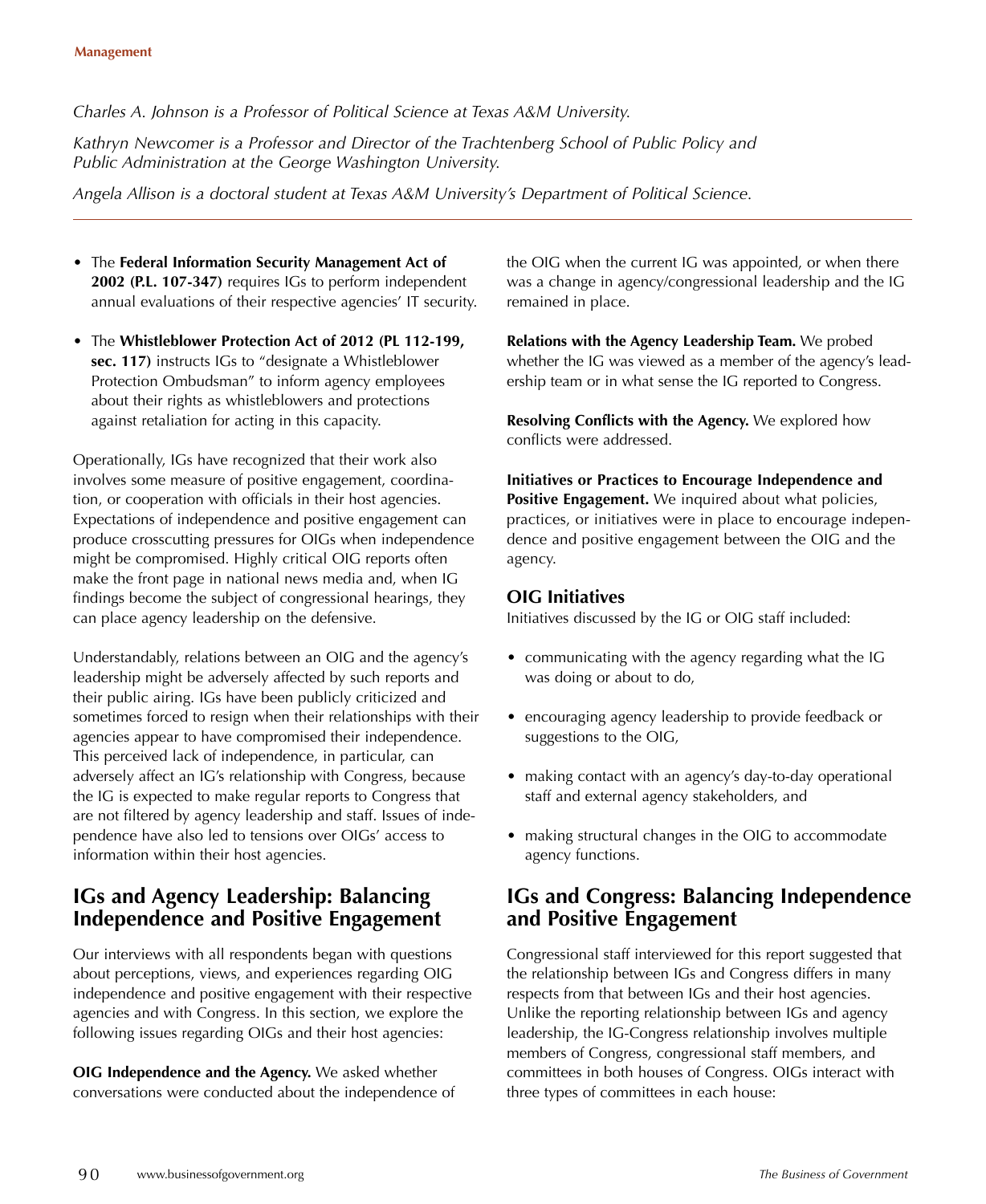- authorization committees that oversee particular agencies or programs,
- committees that oversee the operations of all OIGs, and
- appropriations committees and subcommittees that fund OIGs and the departments and agencies.

In dealing with Congress—in contrast to their relationships with agency staff—IGs often work with and respond directly to individual legislators who have episodic, particular, and political interests and turn to IGs for information that will advance those interests. We explore the following issues regarding OIGs and Congress and report on interviewee comments regarding relations between OIGs and Congress:

**Issue One:** IG Interactions with Congress. We asked about interactions between OlGs and Congress, especially conversations regarding independence.

**Issue Two:** Resolving Conflicts with Congress. We explored the nature of conflicts between OIGs and Congress, and how those conflicts were handled.

**Issue Three:** Congressional Views of IGs. We inquired about congressional views of OIGs, and perceptions about those views.

**Issue Four:** Initiatives or Practices to Encourage Independence and Positive Engagement. We asked about initiatives or practices by the OlGs or Congress to encourage independence and positive engagement.

## **Congressional Initiatives**

Congressional staff interviewees believe that their committees can support OIGs by encouraging agencies to be responsive to IG recommendations—leverage that several OIG representatives acknowledged in conversations about relations with their agency and congressional contacts. Initiatives included:

- following up on OIG reports regarding open or unimplemented recommendations, and
- maintaining contact with OIG offices.

# **Achieving the Right Balance with Agencies and Congress**

All of the IGs interviewed for this project recognize the importance of achieving the right balance with an OIG's host agency and with Congress. "Straddling the barbed-wire fence," or separating the executive branch and Congress, is one metaphor that is often used in the literature to capture the predicament facing IGs who are legally responsible for reporting to two principals. In addition to mentioning the "barbed-wire fence," interviewees offered additional new metaphors—"dancing on a tight rope," "walking the line," and "walking through the mine field"—which conveyed the crosscutting pressures of reporting to an agency head and to Congress.

# **Success Factors Associated with Independence and Positive Engagement Between OIGs with Agencies and Congress**

Individual bureaucratic styles and personality traits are clearly important in setting the tone for OIG relations with host agencies and with Congress. Our interviews suggest that individual styles did not get in the way of doing business. Virtually all of the officials we interviewed are seasoned professional leaders, dedicated to serving the public good, and seek to minimize personality-based conflicts in providing that service. Our interviews, as well as information contained in public sources, suggest that there are four factors associated with IGs maintaining independence and successful positive engagement with the agency and Congress:

**Success Factor One:** Mutually shared views of the role of Inspectors General—Agreement on the role of the IG appears to be a critical success factor in establishing productive relationships among the IG, the agency, and Congress. If the IG, the agency, or Congress view the role of the OIG differently, and these views are in conflict, stresses are almost inevitable.

#### **Recommendations**

#### **To Agency Leaders:**

- Hold initial, candid, and extended conversations with an Inspector General about the role of the OIG vis-a-vis the agency and Congress. Topics meriting attention include:
	- Loyalties and independence
	- Differences between managing in the federal government workplace and the private sector (if an issue)
	- OIG access to agency documents, databases, etc.
	- The role of OIGs in independent agencies and government corporations (if appropriate)
- Establish and maintain clear lines of communication among the appropriate OIG officials and corresponding officials in the agency, including the general counsel, the chief financial officer, and the chief information officer.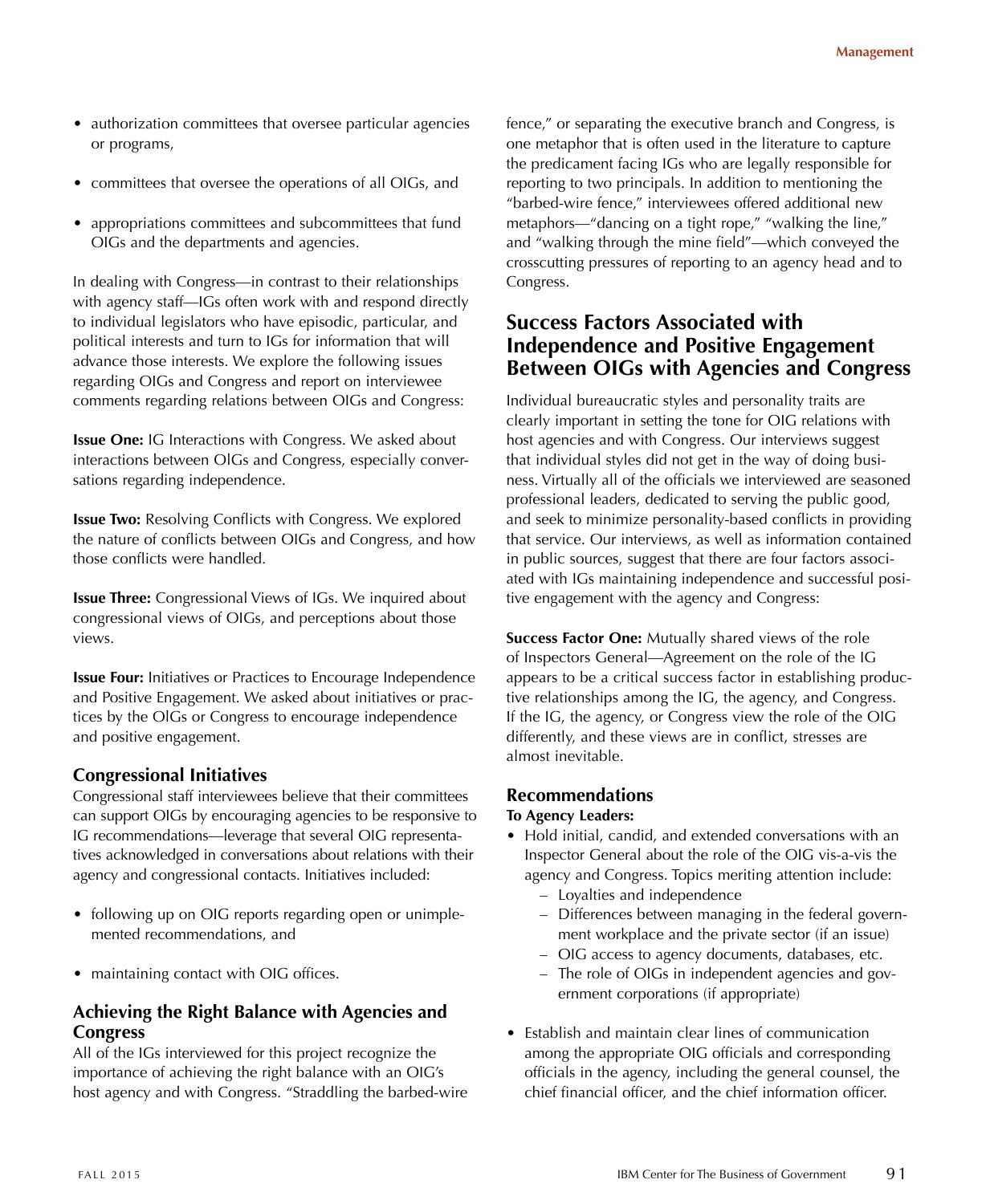#### **To Congress:**

• Respect boundaries for appropriate requests and expectations relative to IG law and resources (time, staff, budget, etc.).

#### **To Inspectors General:**

- Ensure that all new-hire orientations for OIG staff include a clear explication of the role of the OIG within the agency, including processes used to ensure the independence of the OIG.
- Communicate regularly with all OIG staff regarding expectations about the role of the OIG vis-a vis the agency and Congress.
- Communicate clearly with both the agency and Congress regarding boundaries for appropriate requests and expectations relative to IG law and resources, (time, staff, budget, etc.).

**Success Factor Two:** Confidence and trust in the Inspectors General—All OIGs in the study reported that they devoted time and energy to developing positive, functional relationships to build confidence and trust, and to lay critical groundwork for positive engagements with their agencies and with Congress. The degree to which the OIGs are successful in building confidence and trust correlates with the extent of positive engagement of the OIG with the agency and Congress.

## **Recommendations**

#### **To Agency Leaders:**

- Meet regularly with the IG to maintain open communications and build trust.
- Respond to OIG requests for suggestions on audits, investigations, and evaluations in a timely fashion.

#### **To Congress:**

• Fully explore allegations regarding OIG work before holding a public hearing.

#### **To Inspectors General:**

- Strive to ensure that the agency and Congress are informed to avoid surprises with OIG findings and reports.
- Discuss with agency and/or Congress the scope and context of requests to avoid misunderstandings.
- Routinely request suggestions from the agency for topics and foci for audits, investigations, or evaluations in sync with the OIG's planning schedule.
- Establish links among lower levels of the OIG with corresponding agency and congressional staff to encourage informal communications.

#### **Success Factor Three:** Reciprocal responsiveness—

Establishing communication routines and taking actions that respond to OIGs' needs, requests, or inquiries to the agency or to Congress, and vice versa, appear to advance positive engagement between these parties. A lack of responsiveness, either perceived or real, may, however, result in tensions or strains that impede positive engagement.

### **Recommendations**

#### **To Agency Leaders:**

- Ensure that follow-up to OIG reports is a high priority, a topic of frequent periodic discussions, and the subject of follow-up actions.
- Resolve conflicts between the OIG and the agency at the lowest levels possible in the OIG and the agency.

#### **To Congress:**

• Be timely in responding to requests from OIGs for requests for support or clarification of legal authority, responsibilities, and resources.

#### **To Inspectors General:**

- Resolve conflicts between the OIG and the agency at the lowest levels possible in the OIG and the agency.
- Clarify expectations and timing for submissions of comments and suggestions by agency officials on OIG drafts and final reports.

**Success Factor Four:** Investments in building and maintaining positive relationships—OIGs, agencies, and congressional offices have invested resources—time, energy, and money to develop ongoing mechanisms to maintain mutually positive relationships. For the most part, OIGs rely on personal relationships at the leadership levels and at operational levels to foster positive engagement. These relationships are "institutionalized" through weekly, bi-weekly, or monthly meetings between the IG and the agency head.